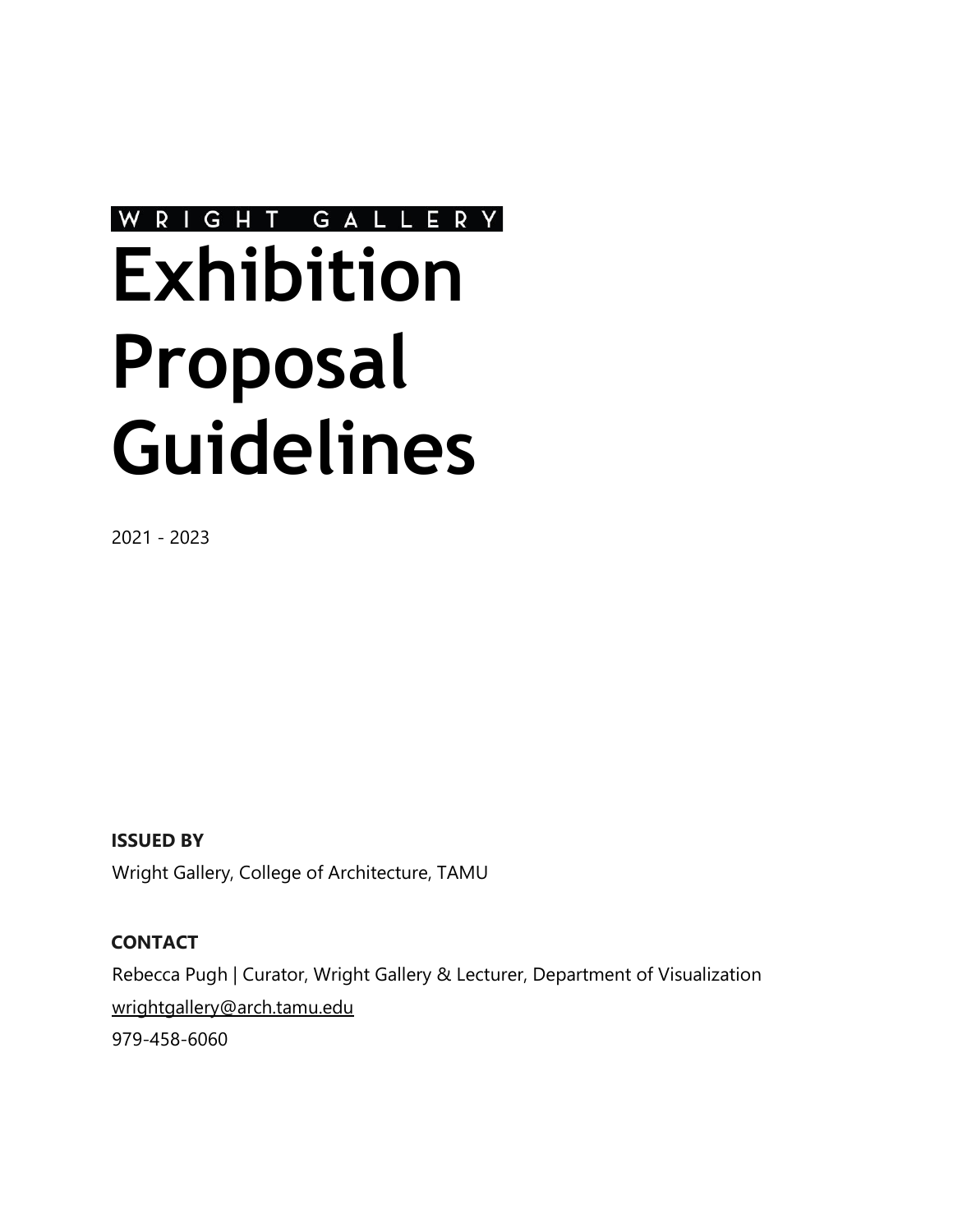### **Introduction**

The Wright Gallery is accepting exhibition proposals by artists, artist-led groups, and guest curators to take place during the 2021 - 2023 exhibition cycles. The Wright Gallery hosts 4 exhibitions throughout the academic year (late August-May). Proposals for curatorial projects, solo or group art exhibitions are welcome. The Curator and Curatorial Committee of several faculty members select contemporary exhibitions that are appropriate to the mission of the Wright Gallery. Preference is given to individuals and/or groups residing in or having connections to Texas who bring new and diverse perspectives to the College of Architecture.

The Wright Gallery provides curatorial support, installation assistance, and a stipend (\$1000 for local; \$1500 for non-local exhibitors) upon delivery and installation of the work in the gallery. The stipend must cover all expenses incurred by the exhibitor such as travel and accommodations, transportation, and insuring work in transit.

### **EXHIBITORS ARE RESPONSIBLE FOR THE FOLLOWING:**

- 1. Transportation and delivery of the artwork to the Wright Gallery.
- 2. Installation of the exhibition with the help of the Curator and volunteers.
- 3. Lead an artist talk, lecture, tour, or workshop related to the exhibition.
- 4. Deinstall the exhibition and manage the outgoing art transportation.

### **Mission**

The Wright Gallery is dedicated to showcasing the visual arts with a commitment to honoring diversity in all its forms; providing a venue for emerging and established artists, architects, and designers of local, regional, national, and international acclaim; featuring works by women artists and artists from other underrepresented groups,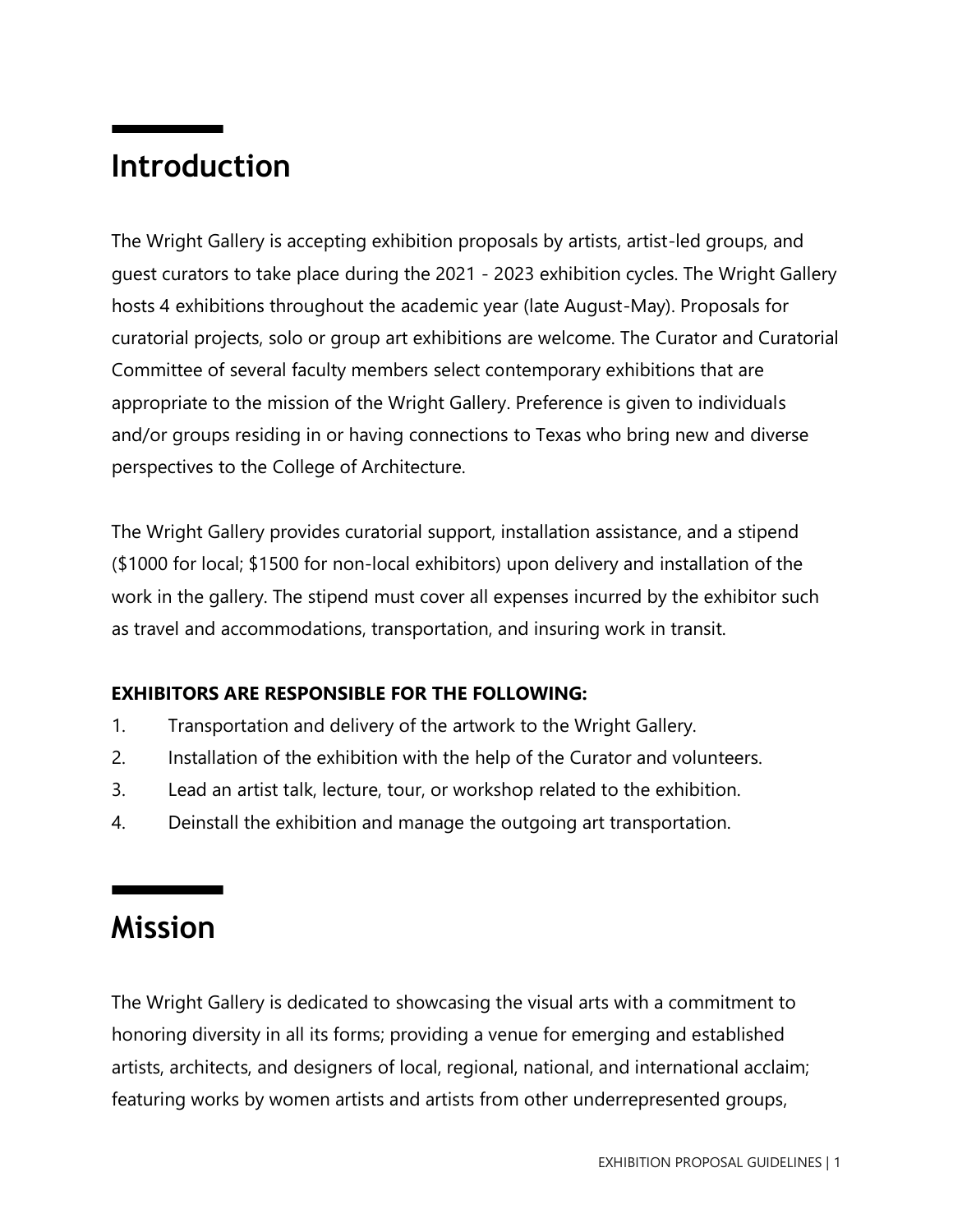artists whose works promote dialogue on topics of social and cultural importance, and artists whose work challenges conventional art practice. The Wright Gallery serves as a center for campus and community visual arts engagement, education, and enjoyment.

### **How to Submit**

All proposals must be submitted through email with the subject "Submission" sent to the Curator: [wrightgallery@arch.tamu.edu.](mailto:wrightgallery@arch.tamu.edu) Proposals sent to other email addresses will not be considered.

There is no fee to submit. Please do not mail any hardcopy proposal materials to the Wright Gallery.

#### **ELIGIBILITY**

This call for exhibition proposals is open to all individuals regardless of color, sex, religion, national origin, age, disability, genetic information, veteran status, sexual orientation, or gender identity.

Stipend payment is contingent upon the institution's verification of credentials and/or other information required by the institution's procedures.

#### **QUALIFICATIONS**

Proven exhibition history and experience managing art transportation and gallery installation are required.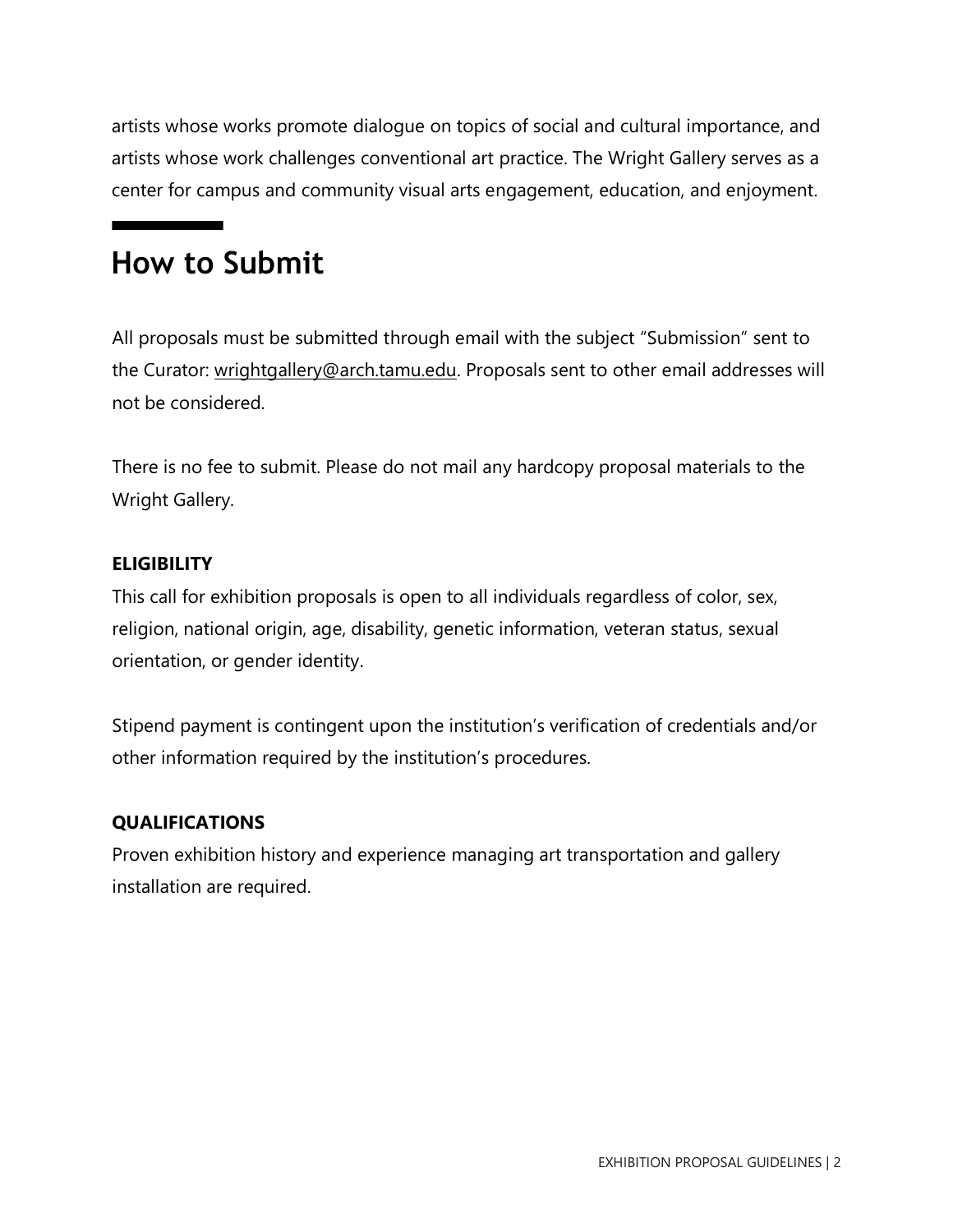# **Digital Submission Requirements**

### **ATTACHED IN A SINGLE EMAIL:**

- 1. Curriculum Vitae (2 pages maximum). *If submitting a proposal for a group exhibition, please include the CV of the curator or coordinator and a brief 1-page CV for each artist.*
- 2. Concise artist or curatorial statement (approximately 300 words).
- 3. Brief biography (1 paragraph in length) with contact information: name, address, phone number, email, website, or social media. *If you are proposing a group exhibition, please provide the biography and contact information for the curator or coordinator.*
- 4. Exhibition proposal statement of intent including title of exhibition (1-2 pages maximum).
- 5. Media attachments: images of artwork and/or links to video (minimum 8; maximum 10). *Images of previous exhibitions or related installations are encouraged.*
- 6. Image List. Must include: title, year, media, and dimensions of each work attached in your submission.

Candidates that do not follow the submission guidelines will result in the proposal being withdrawn. It is your responsibility to ensure that the submitted files are not corrupted, illegible, or improperly formatted.

If you require additional information or need assistance, please contact the Curator at 979-458-6060.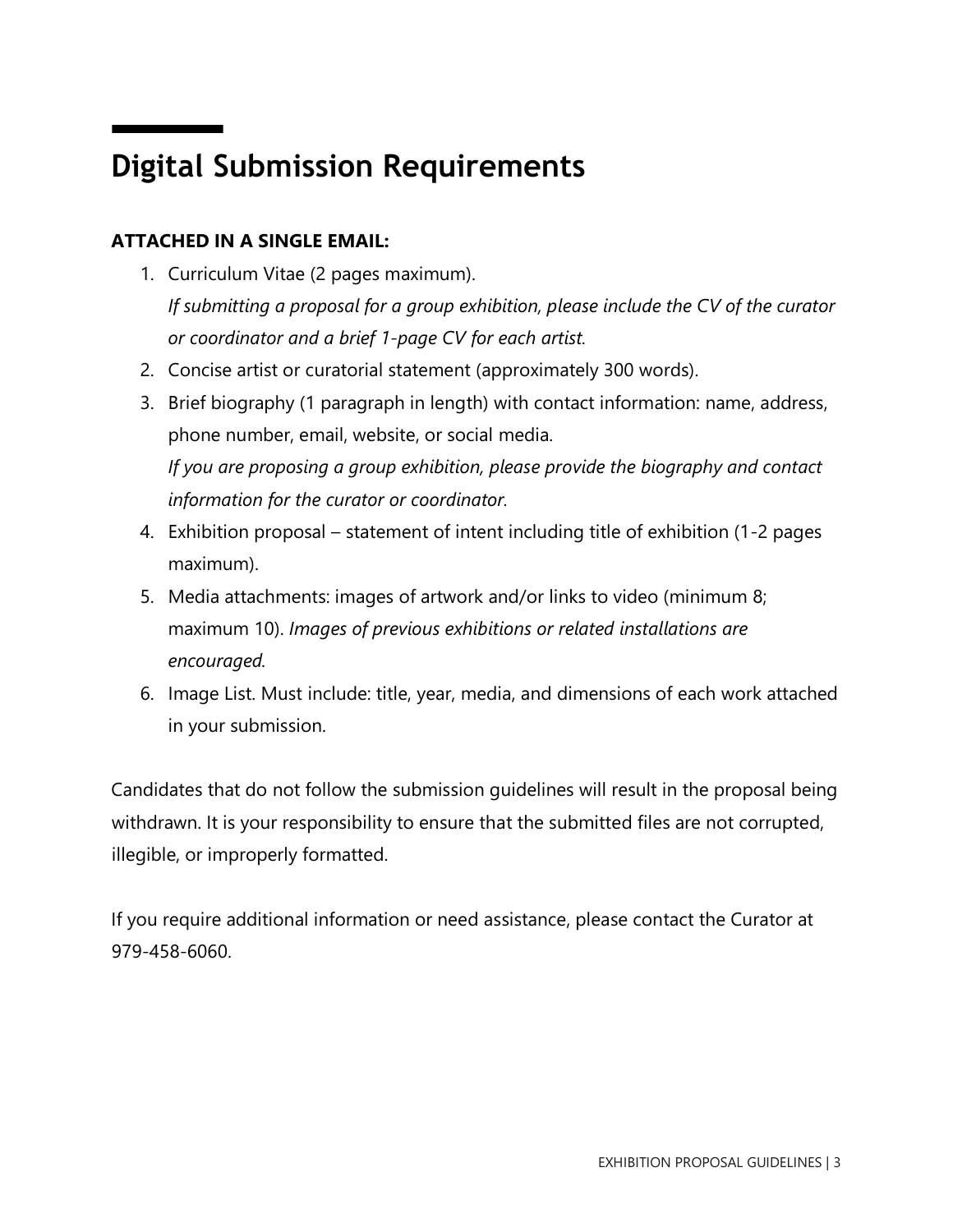# **Image & File Format Guidelines**

### **IMAGES:**

- Attach images to your email as JPEG (.jpg) files.
- Image files should be under 5MB, 72 DPI with 1200 pixels on the longest side.
- Number and label all images with your last name and title of the work to correspond with the order of the Image List. *Example: 01\_Gogh\_StarryNight.jpg*

#### **VIDEOS:**

Video submissions must be provided via a link to YouTube or Vimeo.

### **DOCUMENTS:**

Text documents must be saved in PDF and labelled with last name and name of document. *Example: Gogh\_ArtistStatement.pdf* 

### **PLEASE DO NOT SUBMIT:**

Any type of presentation format such as PowerPoint, zipped or compressed files. These will not be downloaded and/or opened.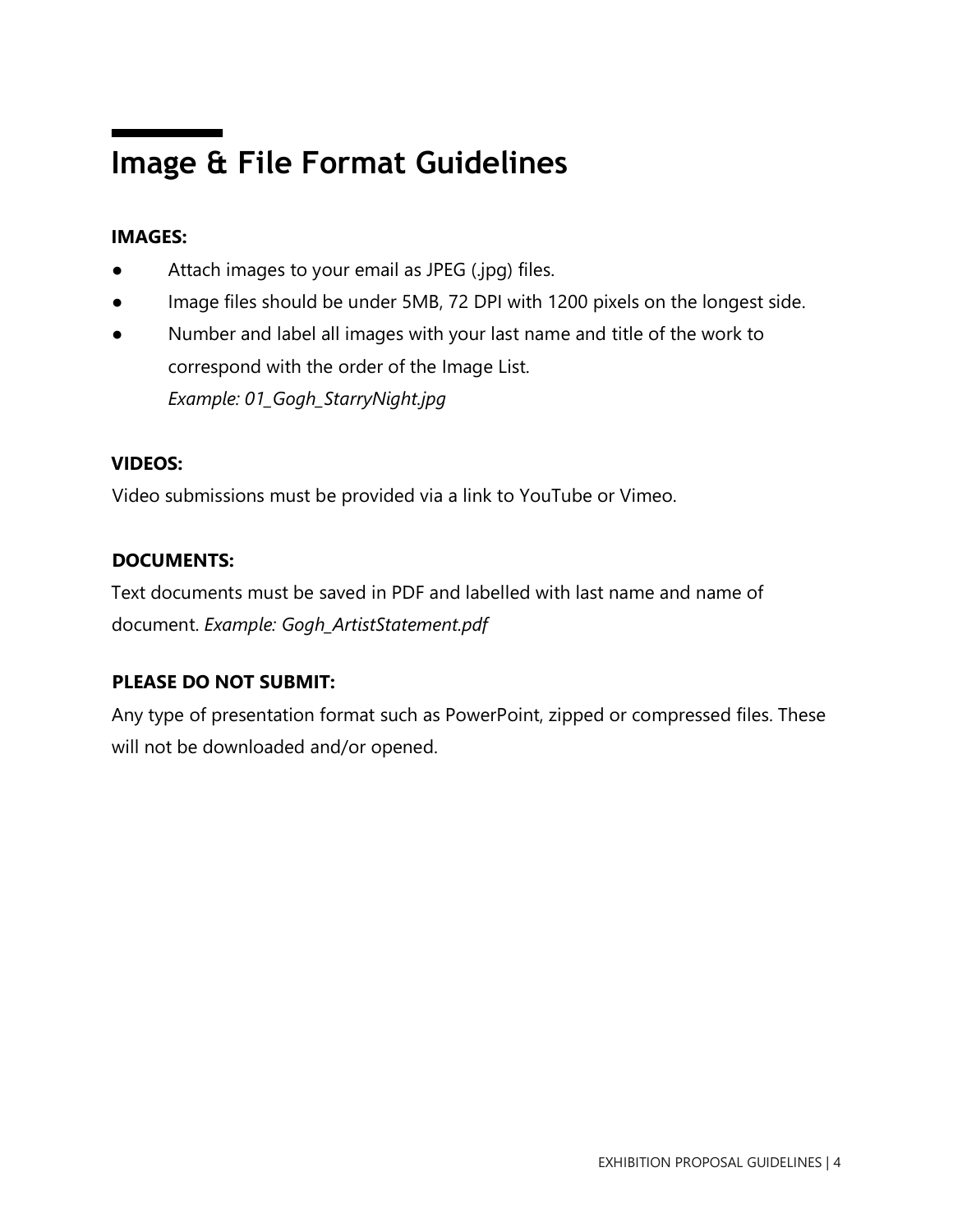## **Exhibition Proposal Review Procedures**

#### **DEADLINE: ONGOING:**

Exhibition proposals are accepted on an ongoing basis and reviewed regularly by the Wright Gallery Curator. The Curatorial Committee will meet annually during the first week of April to begin finalizing the exhibitions for the following academic year.

If your proposal is accepted, you will be invited to submit a more detailed proposal including a complete list of works and images for promotional purposes. The Curator will work with you to determine the exhibition design and scheduling.

Submissions that are not selected may be retained for possible consideration in upcoming opportunities at the Wright Gallery. Due to the submission volume and processing time required, we may respond only to those proposals that are aligned with the research direction, budget, and scheduling needs of the Wright Gallery. The Wright Gallery has a small team of faculty members; please refrain from inquiring for confirmation or status of your application.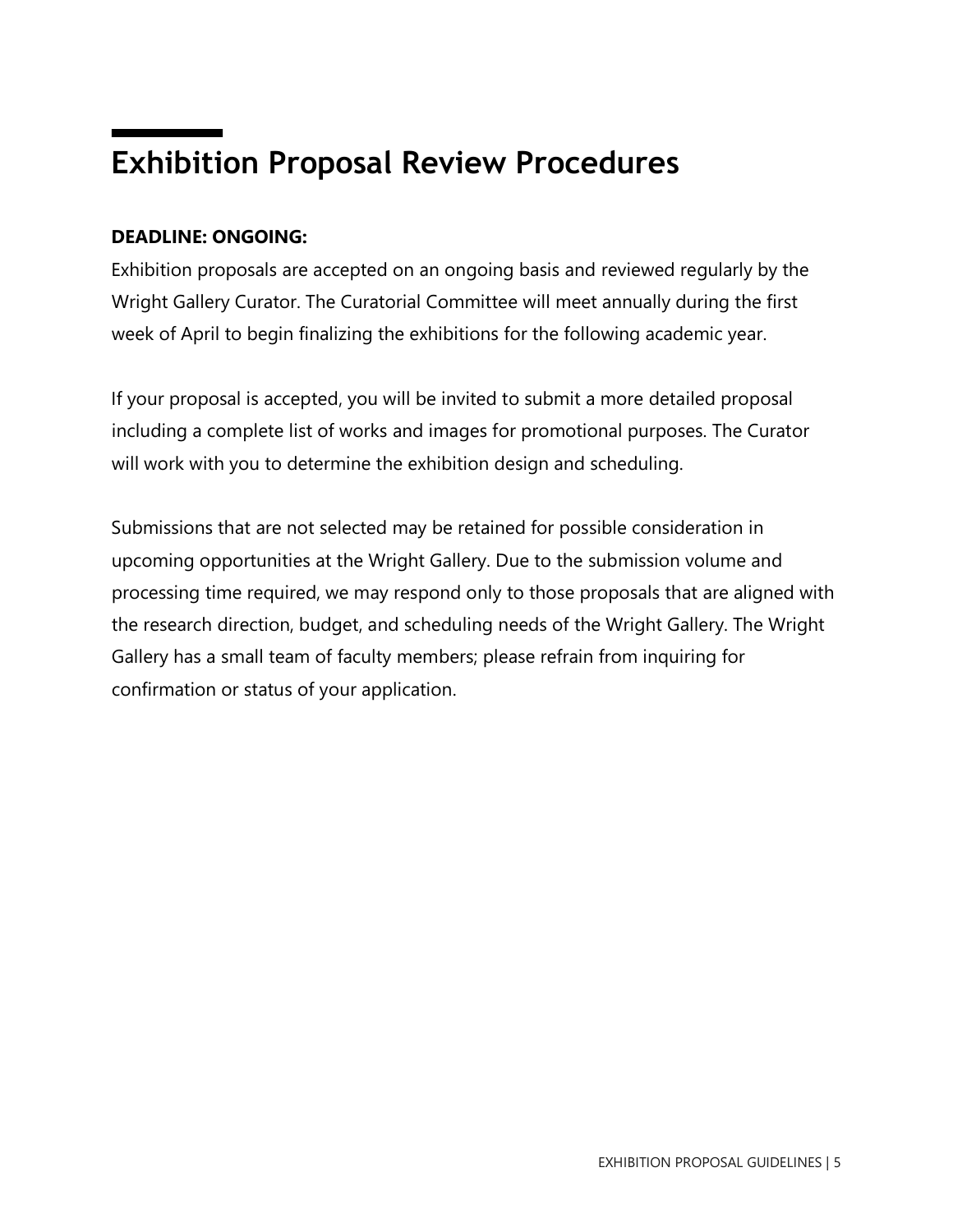### **Gallery Details**

The College of Architecture's Wright Gallery is located on the second floor of the Langford Architecture Center's Building A on the Texas A&M College Station campus. The gallery's 2008 renovation was made possible by a generous gift from James Wright, a retired senior partner with Page Sutherland who earned a Bachelor of Architecture degree from Texas A&M in 1954, and his wife Mary.

The Wright Gallery offers a unique opportunity to customize the gallery's interior MBA Mila Series 100 walls, with some limitations. Prospective exhibitors may select one of several possible interior gallery wall layouts. Accepted exhibitors may also work with the Wright Gallery Curator to determine additional wall configurations. The exhibition design must be finalized in advance of the scheduled installation date.

Please review the sample [gallery floor plans](https://drive.google.com/drive/folders/1HL9OIX_2a3Zg6XfY9yRQW2MTqigQ_OuY) before submitting your proposal. The Wright Gallery does not participate in the sale of artwork from exhibitions.